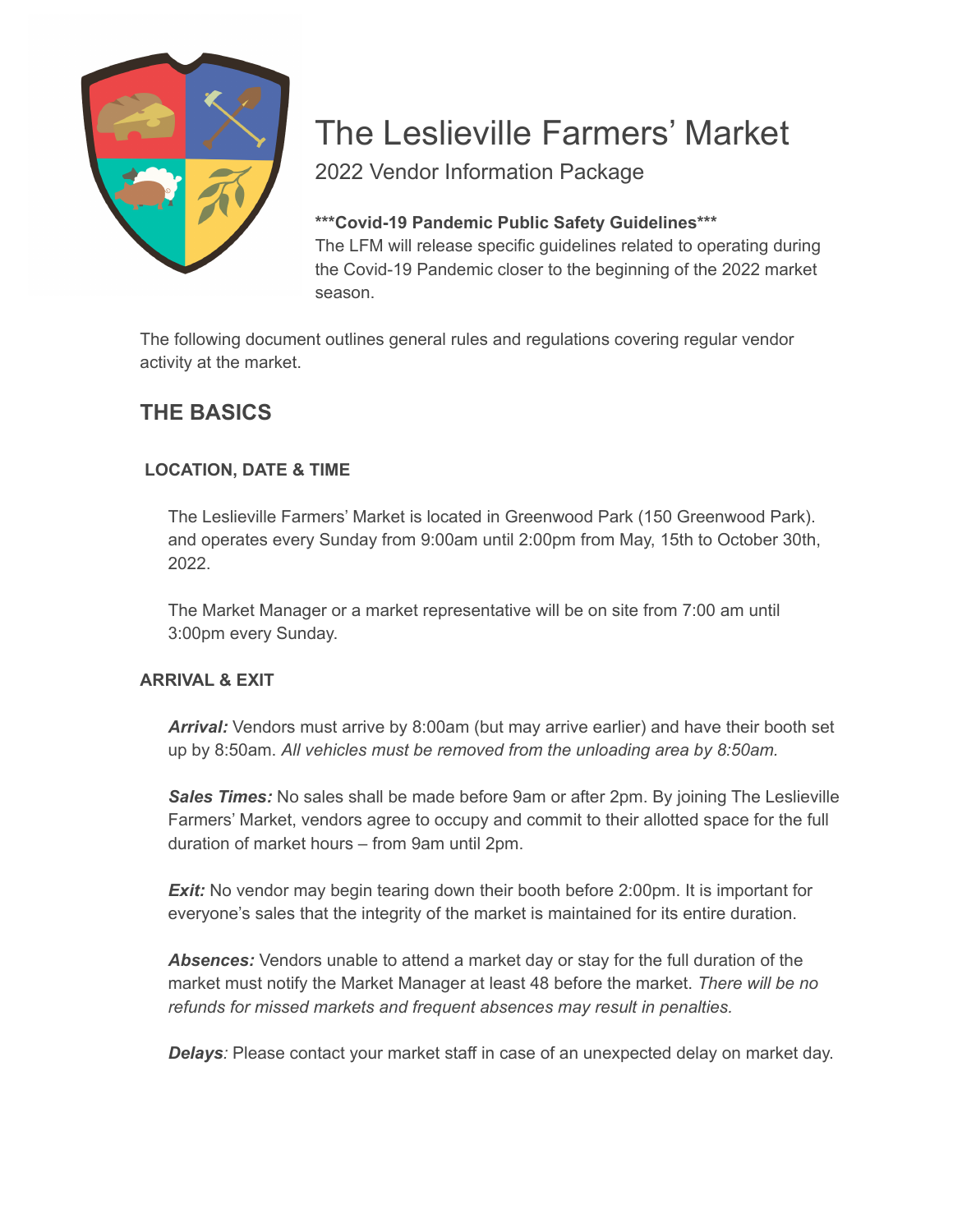*The market is open rain or shine.* Unless otherwise communicated by the Market Manager due to extenuating circumstances (i.e. extreme weather conditions), all vendors are expected to attend the Market regardless of weather.

#### **VENDOR AGREEMENT**

All vendors selling at the Leslieville Farmers' Market agree to abide by the Leslieville Farmers' Market 2022 Rules & Regulations, which wil be emailed to all 2022 vendors.

Contingent upon compliance of the 2022 LFM Rules & Regulations, each vendor upon paying their full 2022 vendor fees are guaranteed operation in every regular Sunday market of the 2022 season with fair and equal treatment by market staff and volunteers.

### **APPLICATION & FEES**

Participation in The Leslieville Farmers' Market is by invitation only. All vendors must apply every year - even returning vendors.

### **Guest Vendors**

Vendors who are invited on a trial/guest basis, paying week to week, are not guaranteed or owed a full season of market days unless invited to the market as a full time vendor.

#### **FEES**

**Membership:** A \$40 seasonal membership fee is required for associated administration fees & permits (payable to by cash or cheque via mail or e-transfer).

*As this pays for our collective insurance, no vendor will be allowed to begin selling until their membership is paid as they will not be insured to sell at the Market.*

### **Onsite Vendor Fees:**

**Farmers:** \$45/market day **Producers:** \$55/market day **Prepared Food & Beverage:** \$65/market day **Wineries:** \$75/market day **Breweries/ Distilled Beverages:** \$100 /market day **Artisan and Crafts:** \$75/market day **Not-for-Profit Organizations:** Free (education and non-political advocacy only)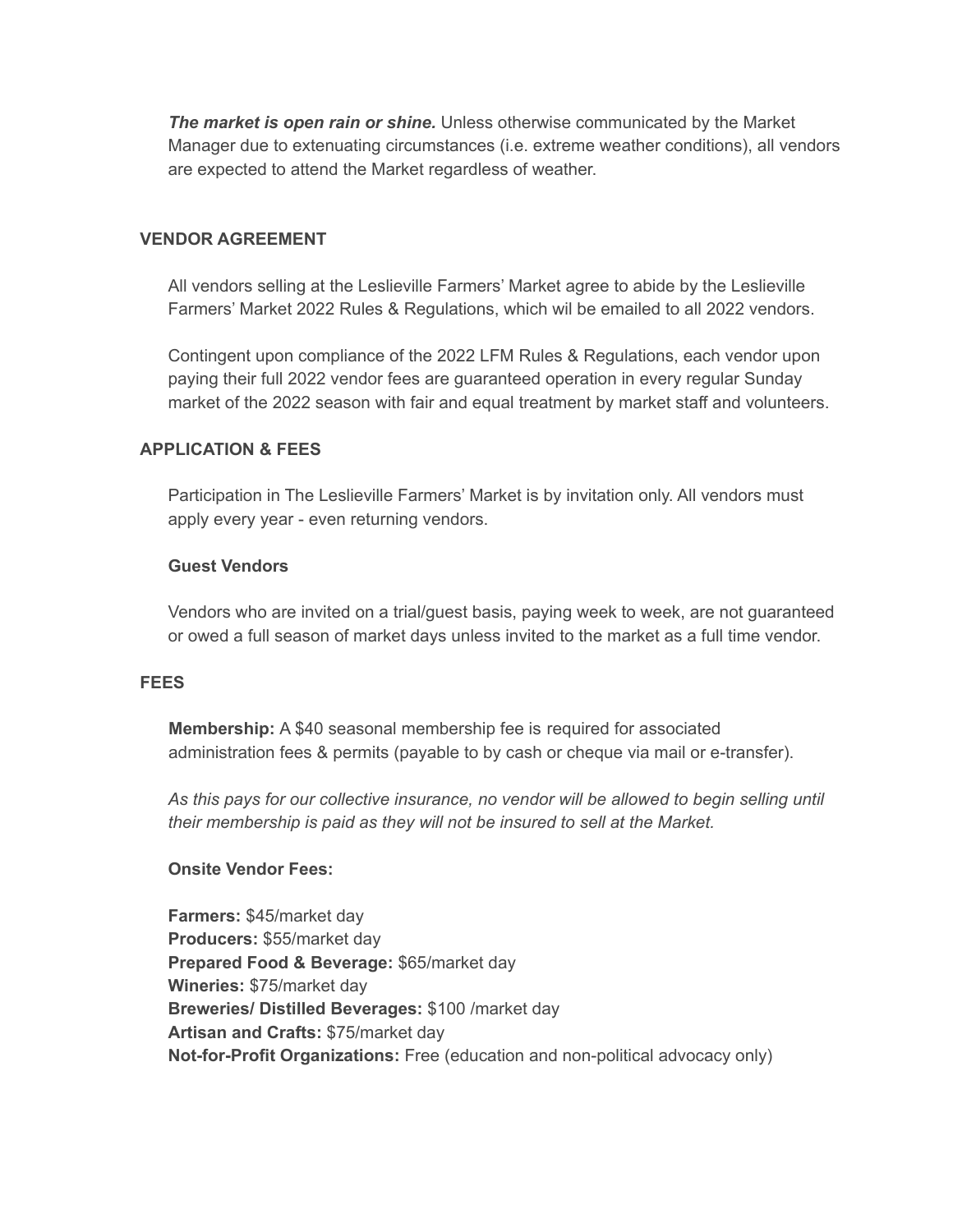### **Vendor Commitment**

Vendors are required to commit to a minimum of 11 market-days per season or otherwise need to apply as a Guest Vendor.

### **Payment**

All vendor fees are due on the first market day for each respective vendor or the date on the vendor invoice.

- One stall represents a 10'x10' allotment *unless otherwise approved by the Market Manager.* Vendors may request additional allotments for a fee and space is subject to availability.
- Stall fees cover staff, promotions and marketing, public health requirements and permits, administration, special events and volunteer programs.
- Any adjustment to the fee structure is subject to the discretion of the Leslieville Farmers' Market. Vendors will be notified in advance of any changes.
- Subletting stalls is not permitted.
- $\circ$  There are no refunds for bad weather or dates missed at the market.
- Non-profit organizations may be allocated one stall free of charge for a duration of time set by the Market Manager.

### **ELECTRICAL FEE**

The electrical system at the Market is severely limited and access by vendors is made on a case-by-case basis depending on level of need and access to alternatives.

Vendors requiring electricity must inquire with the market manager to apply for an electricity permit.

### **PAYMENT OPTIONS**

- All vendors must be at least 50% of their vendor fees before the first day of the Market and the remainder by August 1st.
- If you are experiencing financial hardship and would like to apply to set up a payment plan, please contact the Market Manager.
- All guest vendors and part-time vendors must pay their full fees before arriving at the Market.

All fees must be made by cheque or electronic transfer. Cash will not be accepted.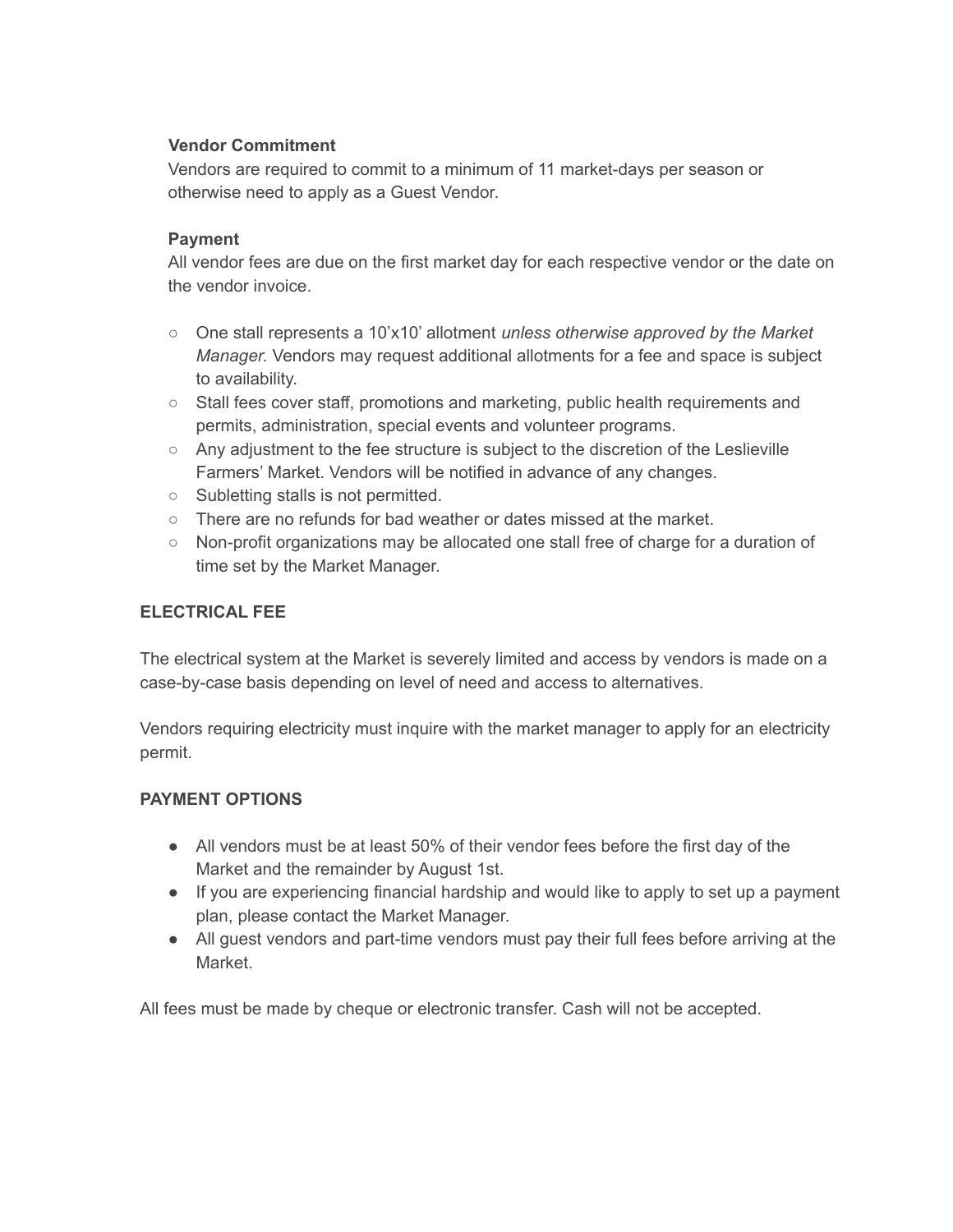### **VENDOR LOCATION**

Vendor spaces will be organized by the market manager to ensure an appropriate product mix, customer experience and in consideration of the needs of the vendors' products.

Vendor's may request certain conditions or placement but must abide by the Market Manager's decision.

# **VENDOR PRODUCE/PRODUCTS REQUIREMENTS**

# **LOCAL POLICY OPTIONS FOR PRODUCED FOOD**

All prepared food vendors are encouraged to use locally-sourced ingredients in their products wherever possible. Sourcing products from the LFM should also be a priority.

Products containing ingredients that are not normally grown locally, such as banana, citrus fruit, cocoa/chocolate, coconut, coffee, ginger, mango, some nuts, plantain, sugar, tamarind, vanilla and various spices, may be sold, under the following conditions:

- The product is approved by the Market Manager
- The product is consistent and in keeping with the product range normally offered and approved in the vendors application.

### **The following practices will not be tolerated:**

- **○** ● Ingredients or products containing Genetically Modified Organisms (GMOs)
- Conventionally grown agricultural products (any product grown with excessive pesticides, herbicides, chemical fertilizers)
- Hormone or antibiotic use in livestock
- Cruelty or inhumane practices in the raising or slaughtering of livestock, including lack of sufficient access to outdoors, use of gestation crates and factory farming
- Unethical employment practices.
- Environmentally unsustainable practices that contribute towards negative human, animal, ecological, environmental and climate outcomes
- Unlabelled product (see labelling/signage requirements below)

# **RE-SELLING**

Absolutely no re-selling of any item shall be permitted.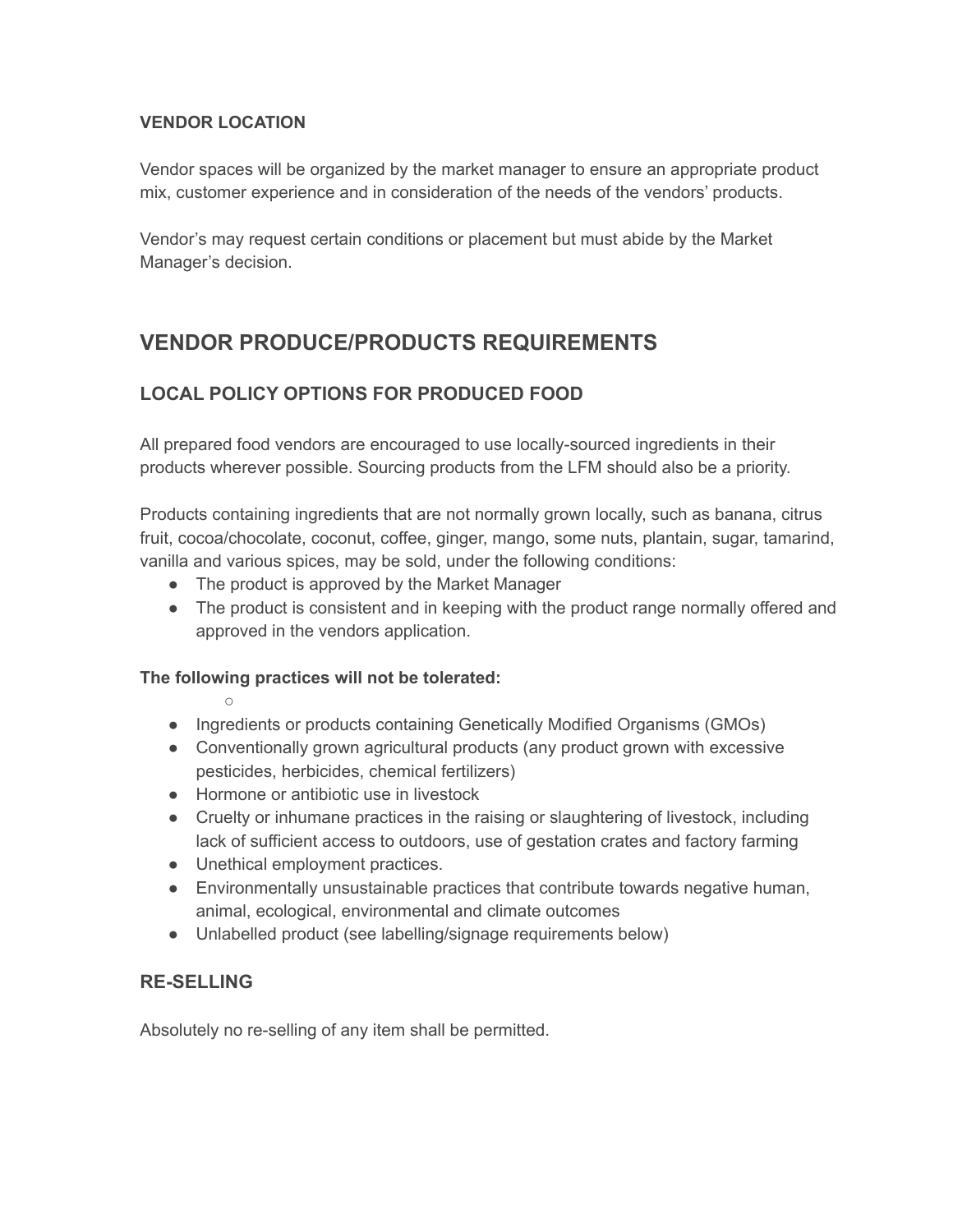- All products must be grown, prepared and produced by the vendor wherever possible. Vendors may not sell products purchased from wholesale or other retail sources.
- All **value-added products** must be made from a secondary source from local products (e.g. beeswax candles, preserves) and are able to be sold at the Market Manager's discretion. These must be listed in each vendor's applications

Any reselling of any product(s) will result in a single written warning. A second offence from the same vendor will result in expulsion from the market.

Under extenuating circumstances vendors may apply to sell up to 25% of a neighbouring farmer's produce if they do not have enough produce or if it uniquely contributes to the product mix available at the Market. This may only be done with express written permission from the Market Manager

# **LABELLING/SIGNAGE**

- All produce and animal products must be chemical-free. Any use of manufactured chemicals in products must be indicated in clear signage to the public.
- Vendors may not label products as "organic" if they are not certified by a respected certification authority.
- Vendors must clearly display names of each variety of products and what, if any, synthetic fertilizers or products were used in their production.
- All prices and vendor/business names must be clearly posted and follow the Ontario Ministry of Agriculture, Food and Rural Affairs (OMAFRA) guidelines.
- All products must be displayed in an attractive manner.

# **HEALTH AND CERTIFICATION**

It is the responsibility of the vendor that all products and produce sold at the Leslieville Farmers Market comply with all applicable City of Toronto, Provincial and Federal Government regulations (i.e. the Canadian Food Inspection Agency and Public Health Guidelines) with regards to proper labelling, measuring / weighing, refrigeration, sanitation, safe food handling practices, etc. and any other governmental requirements not listed here.

- Where required**, a vendor will provide proof that their kitchen/premises have been inspected by the Public Health Department with their application.**
- Certified organic and Local Food Plus Certified vendors are asked to provide a copy of their certification papers to be kept on file.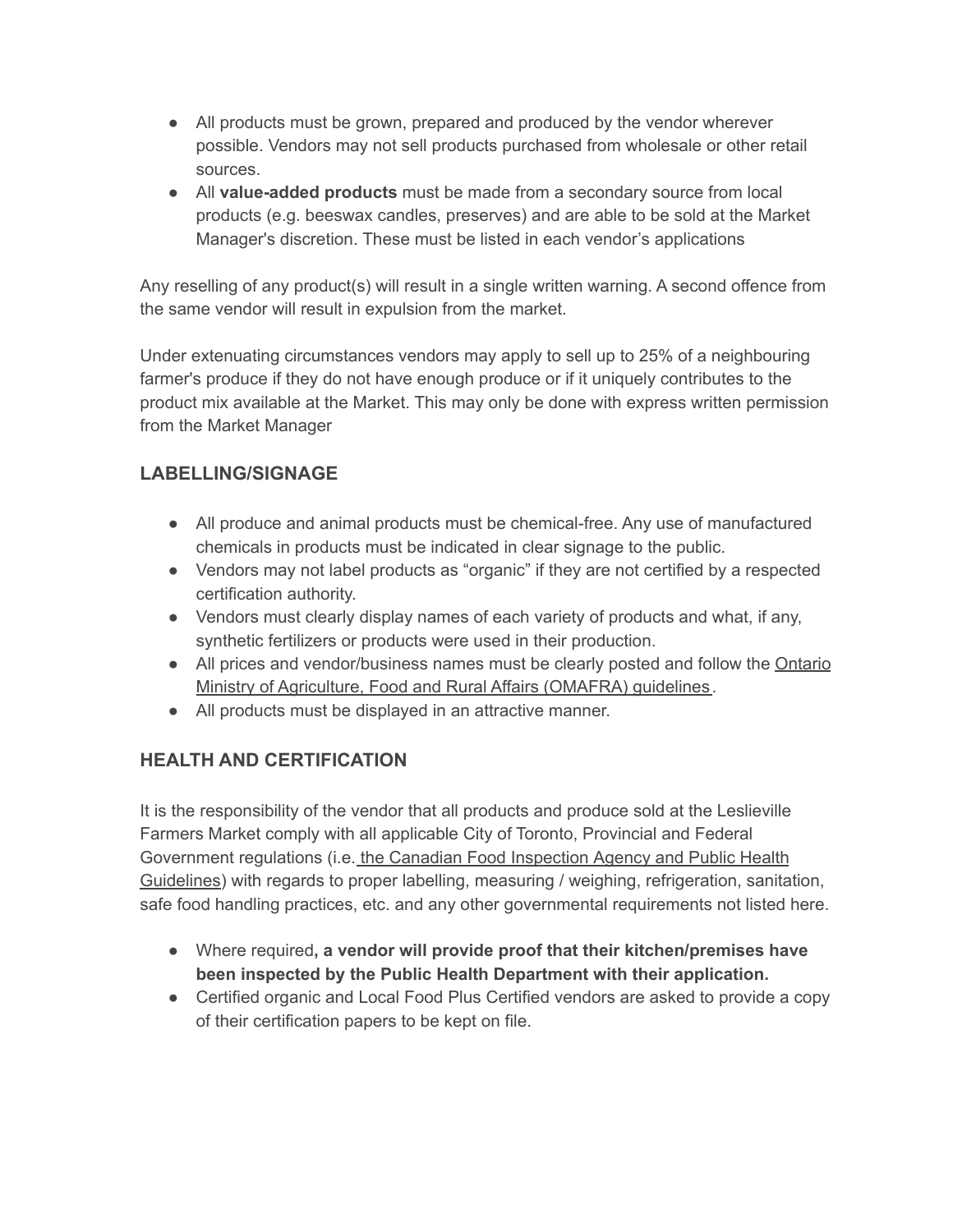# **VENDOR REQUIREMENTS**

### **\*\*\*This may be impacted by Covid-19 Public Health restrictions\*\*\***

The Leslieville Farmers' Market is a market for farmers using environmentally sound and sustainable farming practices. A written statement of farming practices is requested with the market application.

Vendors are asked to use minimal packaging and must use recyclable and/or environmentally responsible plates, cups, napkins and utensils.

- Leave No Trace: each vendor shall maintain a clean and healthful condition within his/her area and leave that area free of debris and waste prior to leaving each market day. Vendors caught illegally dumping will receive a fine and possible removal from the Market.
- Vendors are prohibited from using City-provided waste receptacles reserved for the public.
- A fine of \$50 will be distributed to vendors who do not correctly remove waste from their site, and fail to leave no trace.

As representatives of the Market, vendors must embody the guiding principles of the LFM.

- No smoking (of any kind).
- No eating fast food or highly processed packaged food within the boundaries of the Market. Please just take a walk if any of these items are a necessity.
- Vendors must maintain themselves in a clean and hygienic manner.
- Amicable and friendly conduct reflecting the family-friendly community atmosphere of the market.
- No intoxication.
- Zero tolerance to disruptive or aggressive behavior or harassment of any kind.

Alcohol Vendors: Staff offering samples at the market must have a Smart Serve certificate on hand. No sales or sampling by anyone other than staff with "Smart Serve" certificates is allowed.

# **VENDOR PLACEMENTS**

# **\*\*\*This may be impacted by Covid-19 Public Health restrictions\*\*\***

- $\circ$  The vendor's location shall be at the discretion of the Market Manager. In making any determination the Market Manager shall consider the following:
	- $\circ$  The history of neighbouring vendors and their cooperation with each other.
	- Maintaining a good product mix and consumer traffic flow.
	- Advantages and disadvantages of placing select products next to each other.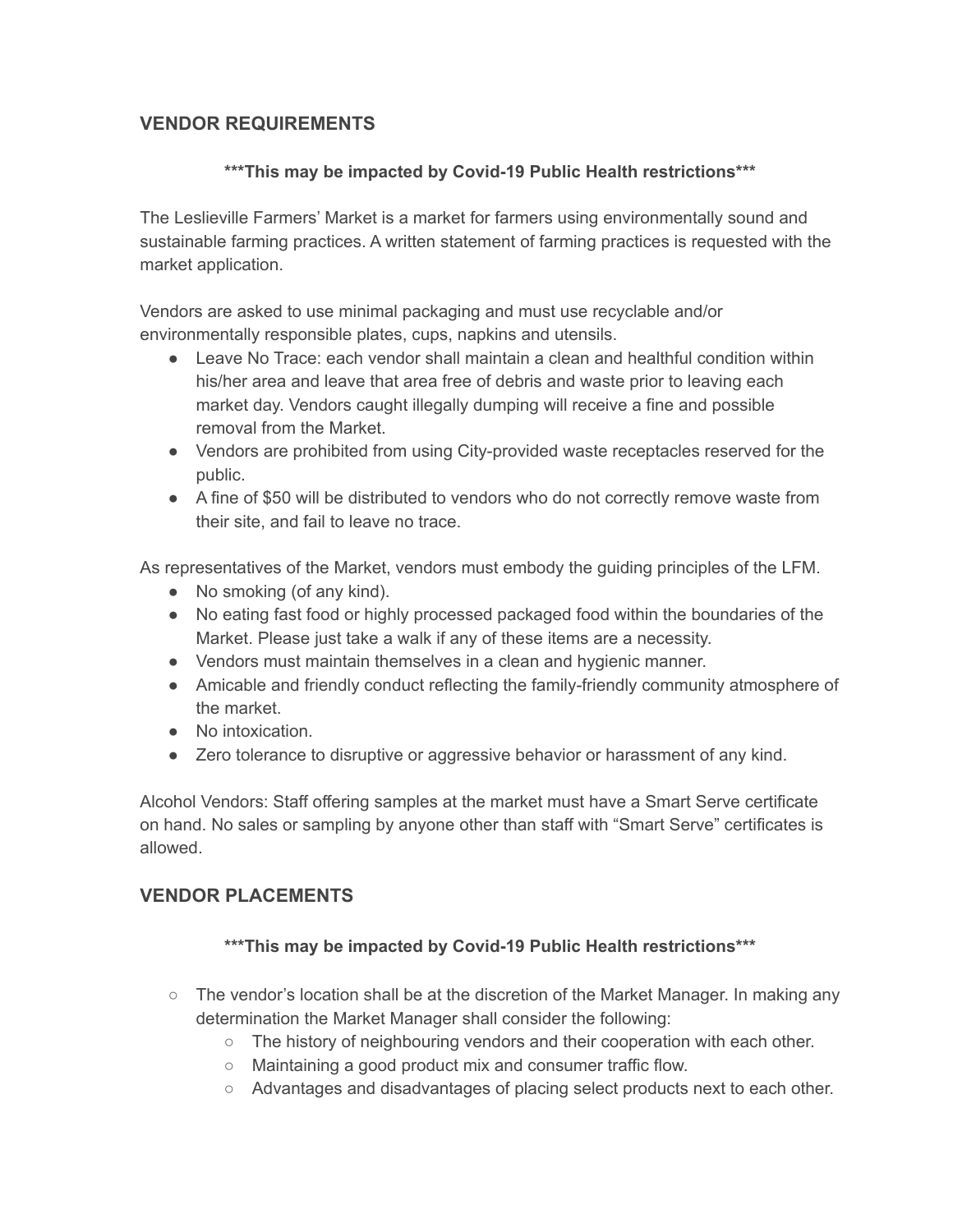- Quality of the vendor's display and presentation.
- Specific equipment requirements, vendor preference or setup needs.
- Farm products will be given priority in the designated "farmer's row".

### **VEHICLES & PARKING**

Vendor parking will be reserved along **Alton Street**. Alton is a **one-way** street **Northbound**. You must enter from Dundas St. E.

- All vendors will be provided free on-street parking along Alton Ave (see attached map)
- All *farmers* will be guaranteed a parking spot directly *or* as close as possible behind their tent
- A map will be provided to each vendor with their parking space and allotment indicated.

# **VENDOR CONDUCT**

**\*\*\*All vendors must also abide by Covid-19 Public Health Guidelines at all time\*\*\***

- All vendors must maintain a positive attitude when at the market.
- All vendors must treat market staff and volunteers with utmost respect and converse in a respectful manner.
- No vendor may assign, sublet or sell their market stall to another vendor. Stall sharing is allowed if both vendors are present in the stall to represent their products.

# **VIOLATIONS**

- Vendors in violation of illegal e-selling, product fraud, failure to remove vehicles during Market hours or any other regulation pertaining to vendor products and food safety will first receive a written warning, then a financial penalty and finally permanent removal from the Market.
- Physical and/or verbal aggression towards patrons, staff or other vendors will result in immediate removal of the offending vendor from the Market at the discretion of the Market Director.
- The Market has a **zero tolerance policy** for vendors that portray, commit or encourage any racist, homophobic, transphobic or intolerant language or actions and will result in the *immediate removal from the Market.*
- Any other violation of the LFM Rules & Regulations may result in temporary removal from the Market, a monetary fine or penalty at the discretion of the Markets Directors.
- Any vendor violating Covid-19 Public Health Guidelines for Farmers' Markets will be immediately removed from the market.